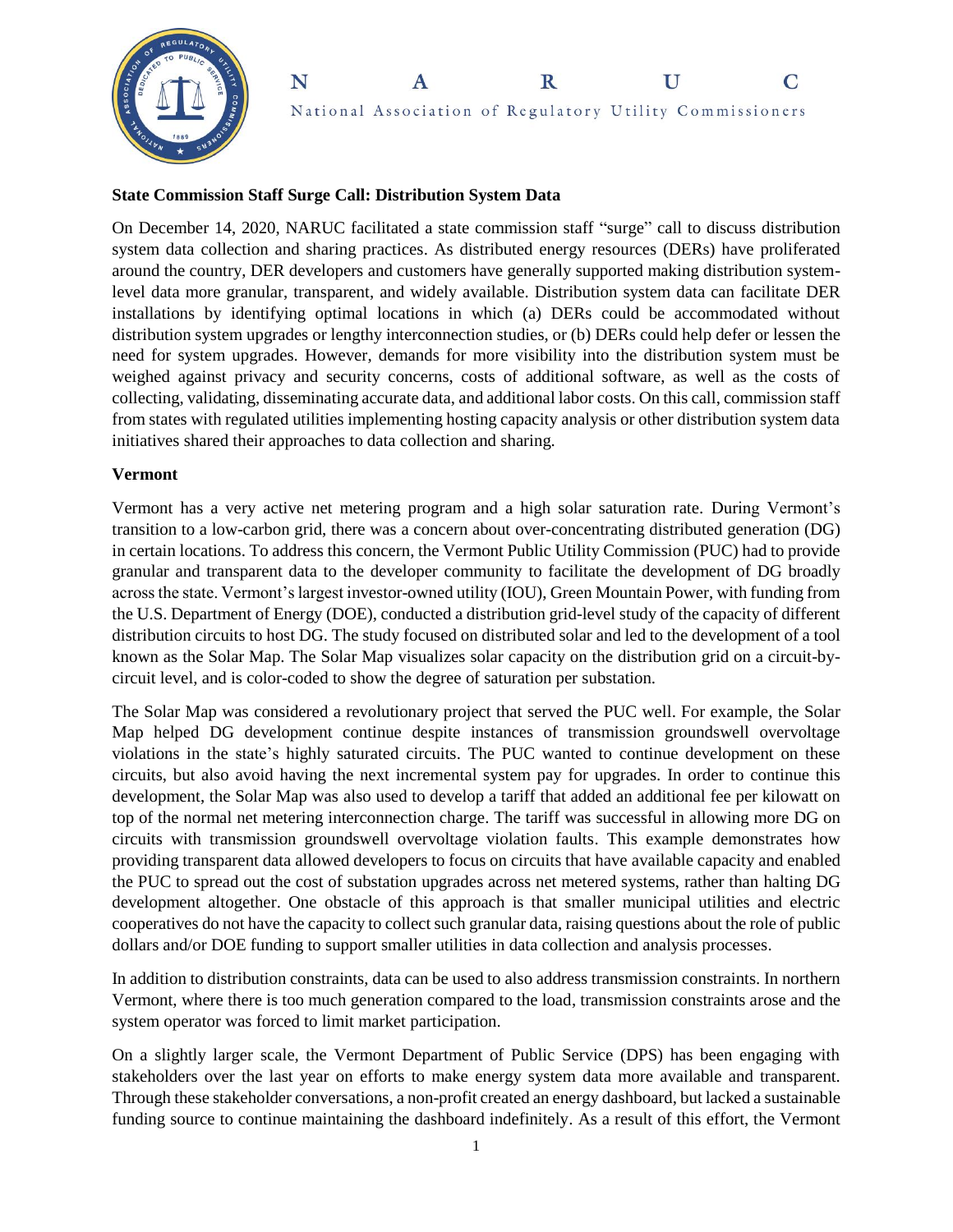



PUC took a critical look at how it collects, manages, and publicizes data, recognizing two clear needs. First, the PUC saw a need to create modernized data infrastructure. The PUC recognized the internal data burden for entities from which data is collected, and has been thinking about how to streamline data collection through automated processes and standardized templates. Second, the PUC acknowledged the need to make data more readily available to further transparency so that stakeholders working with the data could work off of an agreed-upon baseline. This data project has focused on the electric sector, and the PUC is working with regulated utilities, regional planning commissions, and local non-profits to track progress on and take action to meet clean energy objectives. This includes not only data on DG, but also power supply, building efficiency, and the energy transformation projects. Energy transformation projects are projects which reduce fossil fuel consumed by distribution utility customers.

## **Hawaii**

There are several driving factors for increased distribution system data in Hawaii. The first driving factor is the high penetration of DERs in the state. As Hawaii has looked into implementing a performance-based regulation framework, there has been strong emphasis on improving the integration of DERs into utility operations, how DERs can be used for grid services to meet the state's Renewable Portfolio Standard, and how DERs can reduce costs for customers. Another driving factor stems from Hawaiian Electric's (HECO) commitment to retiring a large coal plant on Oahu by 2022. This retirement creates a near-term need for added capacity and grid services, which the PUC is interested in meeting cost-effectively with DERs. Additionally, distribution system data needs intersect with a number of ongoing dockets, primarily the Integrated Grid Planning (IGP) and DER dockets. Lastly, as a vertically integrated state, the price signals for electric distribution are potentially less transparent for valuing the services DERs can provide. This has contributed to increased interest in accessing distribution system data.

Requests for more transparency have increased. These requests have come from groups such as the DER industry, state and county governments, the University of Hawaii, and utilities. The DER industry, for example, has been heavily involved in docketed proceedings and have requested more data within the IGP process. The PUC recently granted parties access to HECO's RESOLVE modeling, under the conditions that the parties sign a non-disclosure agreement and designate a representative to run the model. Requests have come from the state energy office in order to model the energy system to inform policy, and from local governments for load and grid information to manage facility energy usage and incorporate data into local resilience planning.

The Hawaii PUC has made distribution system data available in two main ways. Similar to Green Mountain Power in Vermont, HECO publishes locational value maps (similar to hosting capacity maps) on their website. The maps are updated on a daily basis and provide a visual representation of the amount of hosting capacity on each island. The commission is also making the data available through the IGP process. Over the past two years, HECO has convened multiple stakeholder working groups under the IGP process. The two primary groups that deal with distribution data are the Distribution System Planning Working Group and the Forecast Assumptions Working Group. All materials from the working groups are presented publicly on HECO's website and includes data which underlay the IGP models – namely LoadSEER, RESOLVE, and PLEXOS. Challenges have emerged with presentation of the data. Data were initially presented in the form of graphs and outlines, and were hard-coded in Excel which made it difficult to interpret assumptions and inputs. The PUC continues to work through these challenges.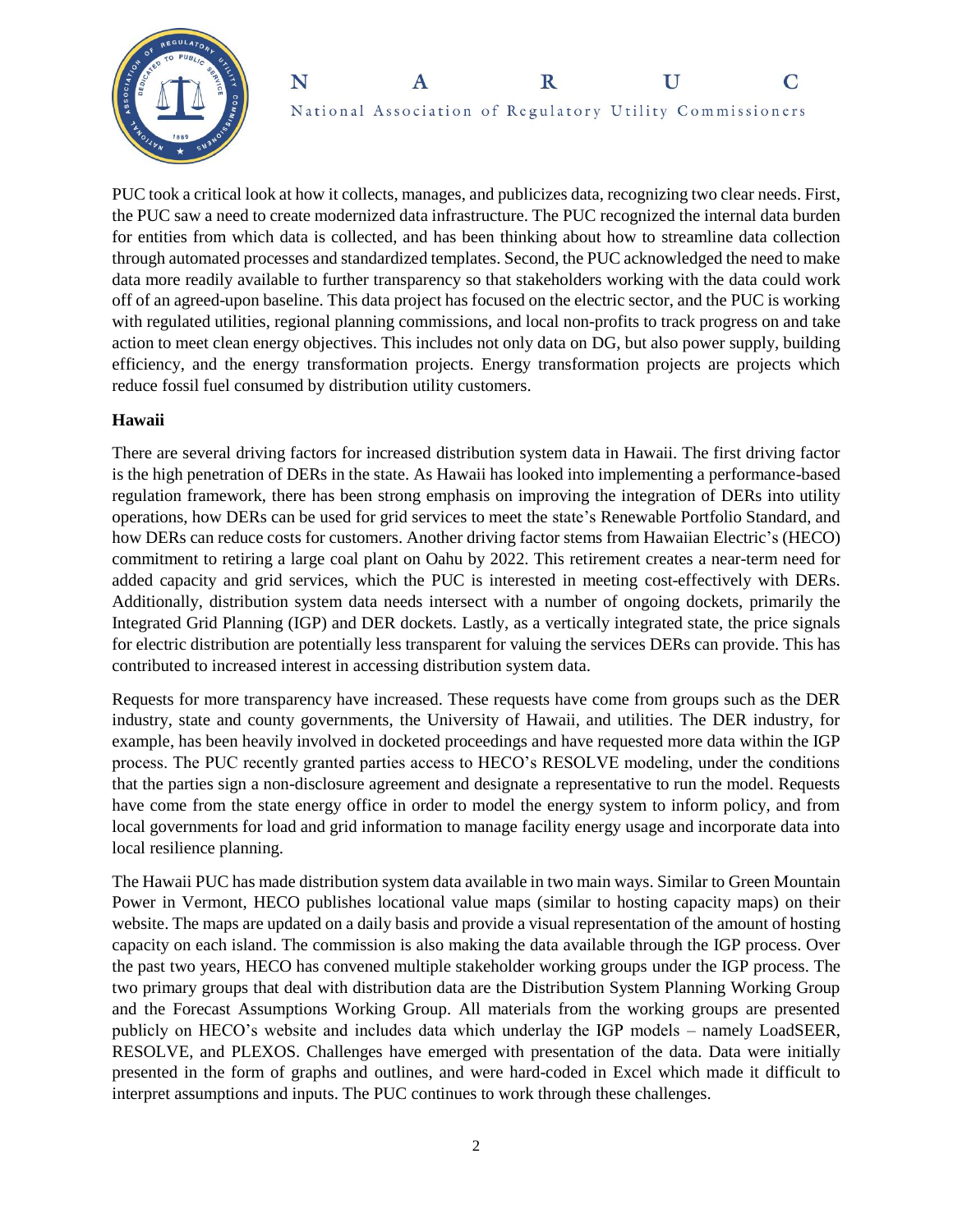



#### **Minnesota**

The motivations for increased distribution system data in Minnesota are similar to those in Hawaii and Vermont. In addition, several drivers specific to Minnesota were shared on the call. One need for this data is to calculate the value of solar. While this only applies to Xcel Energy's community "Solar Gardens," it offers an alternative compensation method which is available to utilities more broadly. Additionally, the data can be used by customers and developers to understand avoided cost compensation rates that go into DER revenues. Data are also needed to evaluate investments being made, and this need has been a major focus of integrated distribution planning efforts. The data help evaluate whether utilities are adequately planning for changes from customer choice, increased use of DERs, the optimization of existing assets, and the replacement of aging assets.

All utilities in the state report on the DG that is applying for connection to their grid. This includes the number of applications, completion date, ownership models, technology, and capacity. As this data collection is long-standing, it can be used to report temporal trends and be shared with the Midcontinent Independent System Operator (MISO) for their transmission-level DER planning.

Regulated utilities provide integrated distribution plans to the Minnesota Public Utilities Commission (PUC) with baseline info on utility systems. This includes information such as whether they have SCADA visibility on distribution wires, the number of substations, and historical and forward-looking investments. Some utilities also provide preliminary hosting capacity information. One utility in Minnesota is transitioning from annual to quarterly updates on hosting capacity maps. Other utilities provide less comprehensive analyses of hosting capacity via daytime minimum load values.

The PUC is gathering information from utilities by requesting that they conduct DER scenario analyses and provide input on emerging issues such as the IEEE 1547-2018 Standard for Interconnection and Interoperability of Distributed Energy Resources with Associated Electric Power Systems Interfaces. While not explicitly DER data, this provides transparency into how the utility is viewing and planning for the future. The PUC also collects data from utilities from non-wires analyses, transportation electrification plans, and integrated resource plans (IRP).

The PUC recognizes the importance of creating data architecture and a standard for data reporting to help make data more publicly available, and has advanced this effort by creating an annual reporting template. As a result, the commission saw an increase in reporting by utilities. The consistent format has been beneficial to both utilities and the commission for reporting and analysis.

There has been an increase in requests for transparency, frequency, and granularity of information from local governments, clean energy advocates, and the DER industry. The PUC has responded to these requests by requiring publicly accessible maps and setting terms and cost caps for data requests. To address potential associated security and customer privacy concerns, the PUC recently opened an investigation into the security of public maps and data and to establish and clarify customer privacy policy standards.

### **Nevada**

Senate Bill 146 (2017) called for the Nevada Public Utilities Commission (PUC) to create a plan to analyze the effective deployment of DERs to help meet or reduce electricity demand in the state. The PUC interpreted this legislation as requiring regulated utilities to develop distribution resource plans (DRP) to accompany their IRPs. Traditionally, before the grid needs assessment and the DRP, the commission would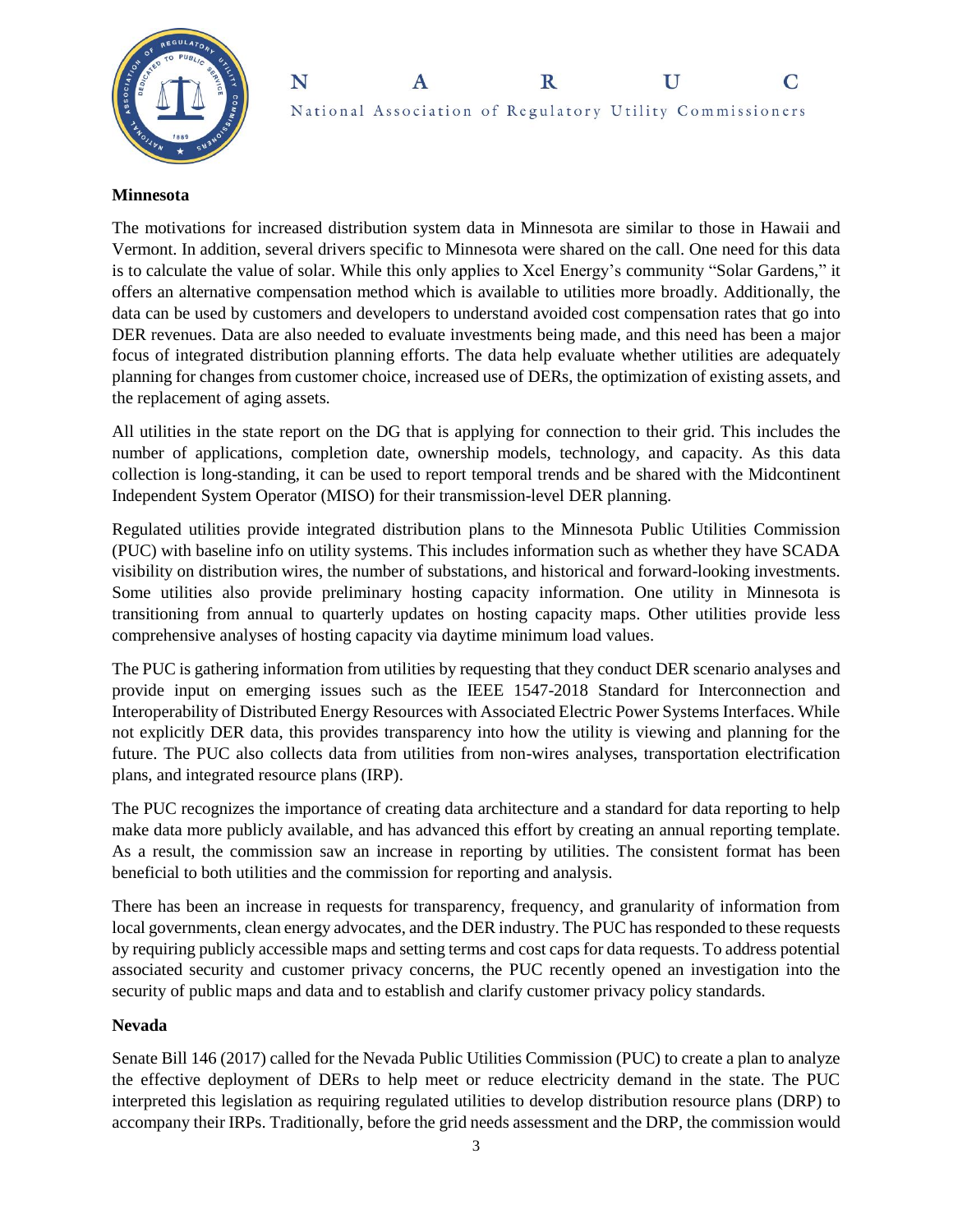



not be able to see any distribution-level projects until the utility had already implemented them and were seeking cost recovery. The new process was a way to allow the commission to see how the planning process functions. So far, the data have been underutilized outside of the utility, despite being very public and transparent.

Distribution system data is fairly transparent and readily available. Data are used for hosting capacity analysis and grid needs assessment, both of which are important for grid forecasting. The PUC is looking out six years in the future to forecast feeder-level load and DER adoption. The PUC is attempting to account for multiple factors including customer growth, load growth, adoption rates, DER profiles, and customer consumption profiles. This allows utilities to see where the constraints are and decide how to respond. In forecasting how many DERs are predicted to connect to the grid, the PUC takes a very granular approach. First, the PUC identifies the DER technical potential, i.e. the total DER capacity that could be installed in an area based on available or projected technologies without any consideration of cost of willingness of users to adopt technology. This is narrowed down by economic potential (a cost-effectiveness test) and further by achievable DER potential (what is realistically achievable given real-world constraints, market barriers, policy goals, and adoption rates). Lastly, the forecast incorporates adoption probability based on program funding levels and marketing programs, with a recognition that there is some level of uncertainty.

Distribution data is currently being updated on a monthly basis, and efforts are underway to move to daily updates of the hosting capacity and feeder data. However, compared to other states, there is not as much public demand for the data, so the pressure to update more frequently is low.

Hosting capacity maps are available and open to the public, and only require a two-step verification process through a mobile app. They are color-coded and allow for searches down to individual feeders and substations. Additionally, maps can be filtered by year and have an option for PV hosting capacity analysis based on thermal steady-state voltage.

## **Discussion**

There was a question for Hawaii and Nevada from Minnesota about the cost of frequent updates for hosting capacity maps. Cost has been a major obstacle in Minnesota, and there is a debate about whether the utility is accurately presenting its costs. In Nevada, it is the feeder data that is being updated frequently. This does not end up being a large cost for the utility. The associated costs are more upfront with buying software and training staff. Similar to Nevada, the maps in Hawaii show a percentage of available capacity, and can also be updated at low cost.

Minnesota PUC staff offered a follow-up comment to the state's presentation. The Minnesota PUC is about to start collecting data on distribution sub-level reliability. This will allow for more detailed information on the causes of outages, specifically SAIDI/CAIDI/SAIFI for Xcel's service territory. This is useful for PUCs to track whether utility smart grid investment are improving reliability. This also allows the PUC to see variations in reliability among lower-income or Black, Indigenous, or People of Color communities and verify that distribution system investments are equitable across customer classes.

There was a question about whether there was any interest in expanding transparency for other utility infrastructure beyond the electric sector. Hawaii PUC staff responded that there are plans to incorporate the heating and transportation sectors, especially as the state moves toward economy-wide low-carbon goals. Since the data for the electric sector is more readily available, most states are starting with electric utilities.